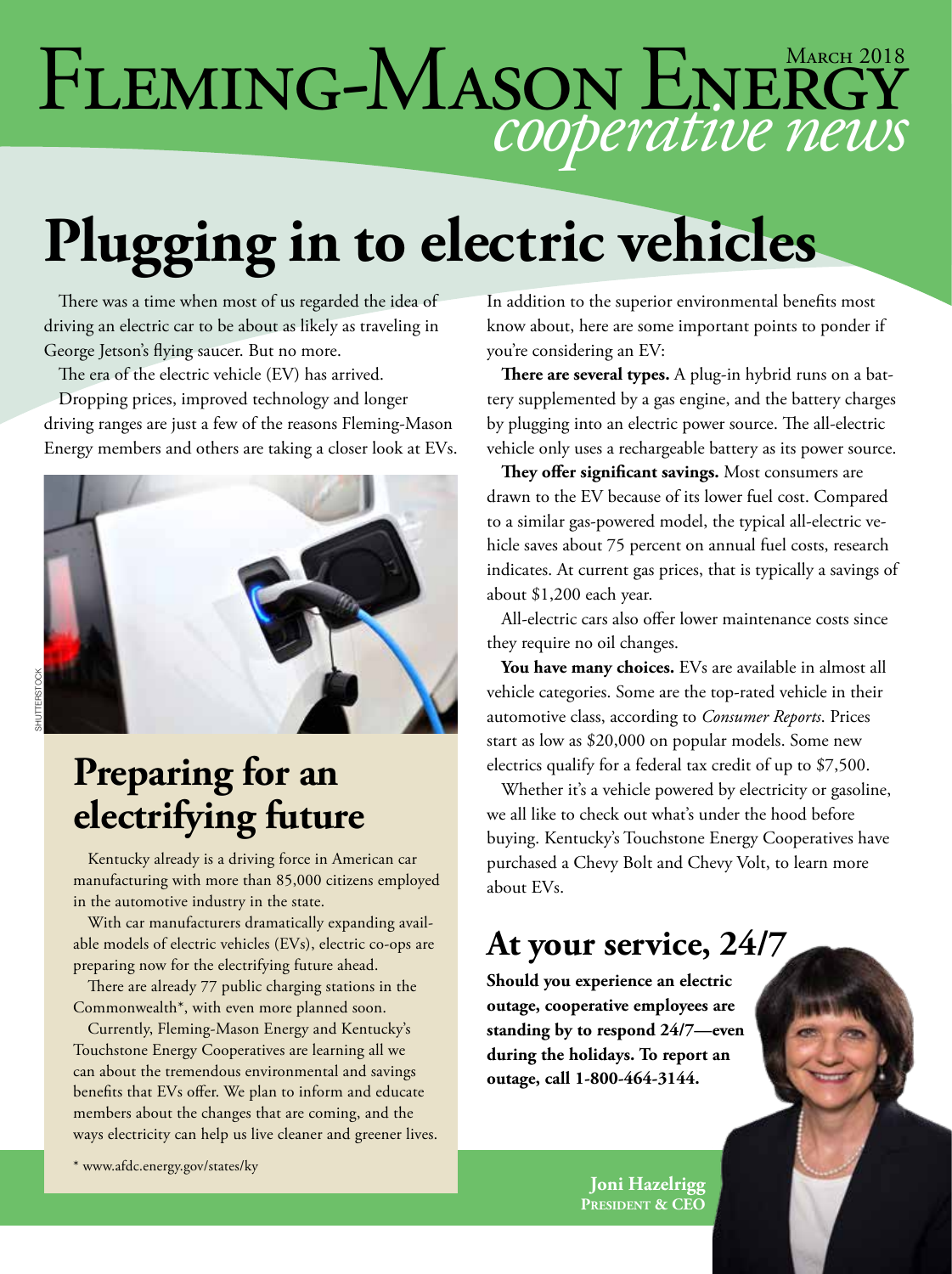

A Touchstone Energy<sup>®</sup> Cooperative

#### Contact us:

In Fleming County:  $(606)$   $845.2661$ 

Other Counties: (800) 464.3144

Hours:  $7:30$  A.M.  $-4:30$  P.M.

#### Editor Lori Ulrich

President & CEO Joni Hazelrigg

Board of Directors

Lonnie Vice CHAIRMAN

J.E. Smith Jr.

Dina Gooding **Secretary Treasurer**

Other Directors Timothy S. Eldridge Rick Hord John M. Roe Tom Saunders

> **Attorney** Marvin Suit

Follow us on:



#### **Help Us Commemorate Our "Oak" Anniversary!**

**In celebration of our 80th anniversary, Fleming-Mason Energy will give away tree seedlings to our members at our Flemingsburg office beginning Monday, March 12.**

**Members may pick up one free seedling. We will have Eastern redbud, gray dogwood, pin oak and chestnut oak available to choose from.**

**With each free seedling, Fleming-Mason will give out information on responsible tree planting practices. Before planting we support the Call Before You Dig (811) initiative. It is also important to consider the full growth potential of any tree when planting. A tree planted in a poor location could affect overhead utility lines and right-of-way.**

**Stop by during office hours, 7:30 a.m.-4:30 p.m., Mon day through Friday. Giveaways will take place on a first-come, first-serve basis until the supply is gone!**

AMENIC181

#### **Save the Date!**

Fleming-Mason Energy's 80th Annual Meeting will be held on Thursday, June 21!

**Watch for complete details in a future**  *Kentucky Living* **.**

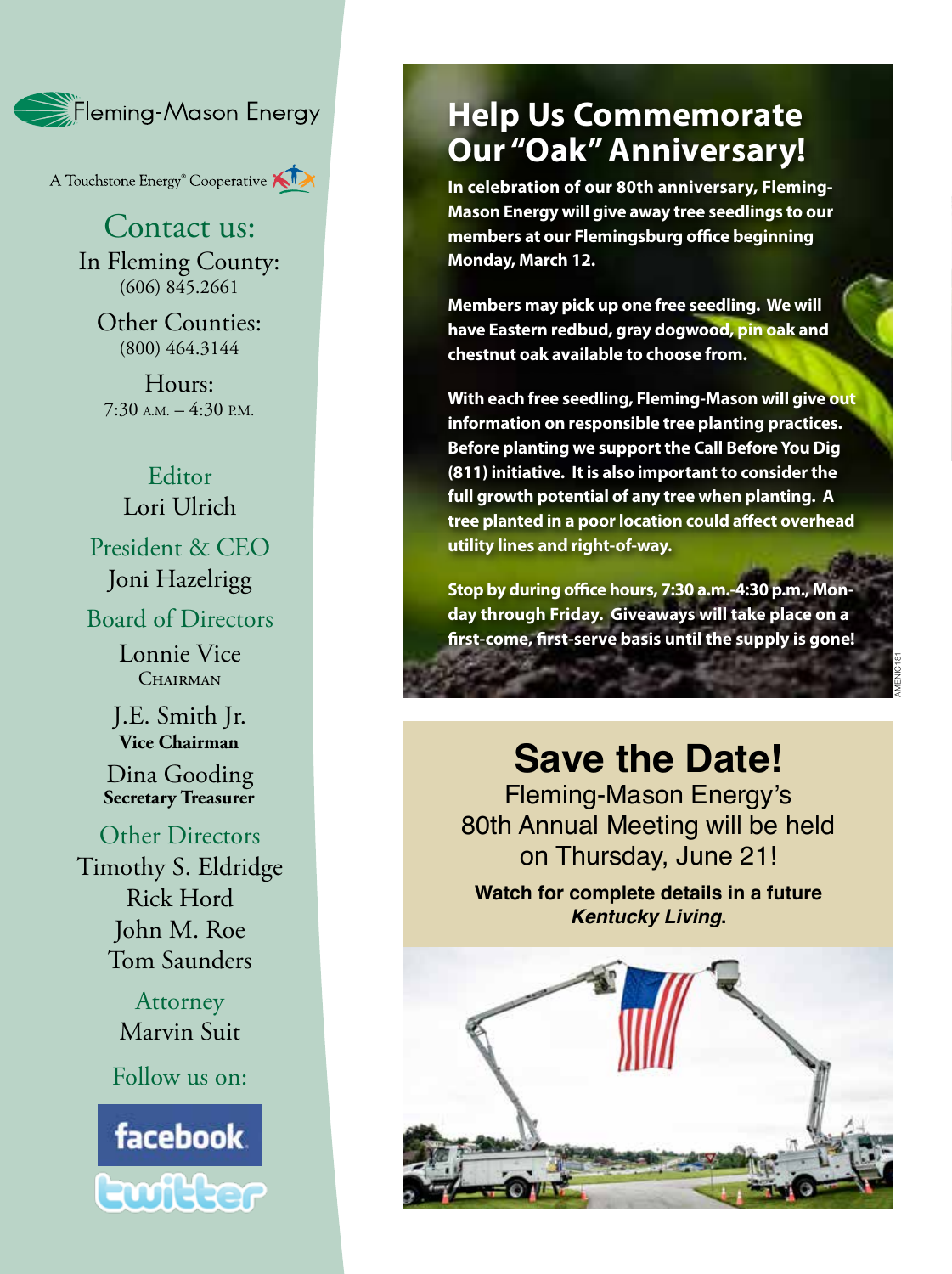### *Safety Matters*

### **Be prepared for stormy weather**



In late June 2017, Rowan County received more than 3 inches of rain in a matter of hours. The storm put the American Red Cross's Touchstone Energy emergency vehicle and trailer into action.

While there were no reported injuries, there were rescues. The storm flooded the Rudy Fest at the Carter County Fairgrounds, surrounding campers with water. The storm also

flooded parts of Olive Hill.

In these and other weather emergencies in recent years, people were in harm's way, and the Red Cross used the vehicle and trailer sponsored by Fleming-Mason

Energy and Kentucky's Touchstone Energy Cooperatives to help.

Fleming-Mason Energy believes strongly in assisting people when they face disasters. That's why Fleming-Mason Energy and Kentucky's Touchstone Energy Cooperatives are proud to sponsor this vehicle, which can be loaded with cots, blankets and other emergency equipment to help families affected by disasters.

This spring, you can be prepared if disaster should strike by taking the following simple steps:

**n** Monitor weather news so you can take shelter if there is a tornado watch or warning

■ Keep a battery operated radio and/ or a weather radio available

■ Have plenty of bottled water: enough for three days for each person in the house

■ Check that you have a well-stocked first-aid kit in case there are cuts, scrapes and injuries

**Keep flashlights with extra batteries** handy

■ Have an alternate power source available (such as a generator)

Fleming-Mason Energy is concerned for your safety during storms. This spring, be prepared and be safe.